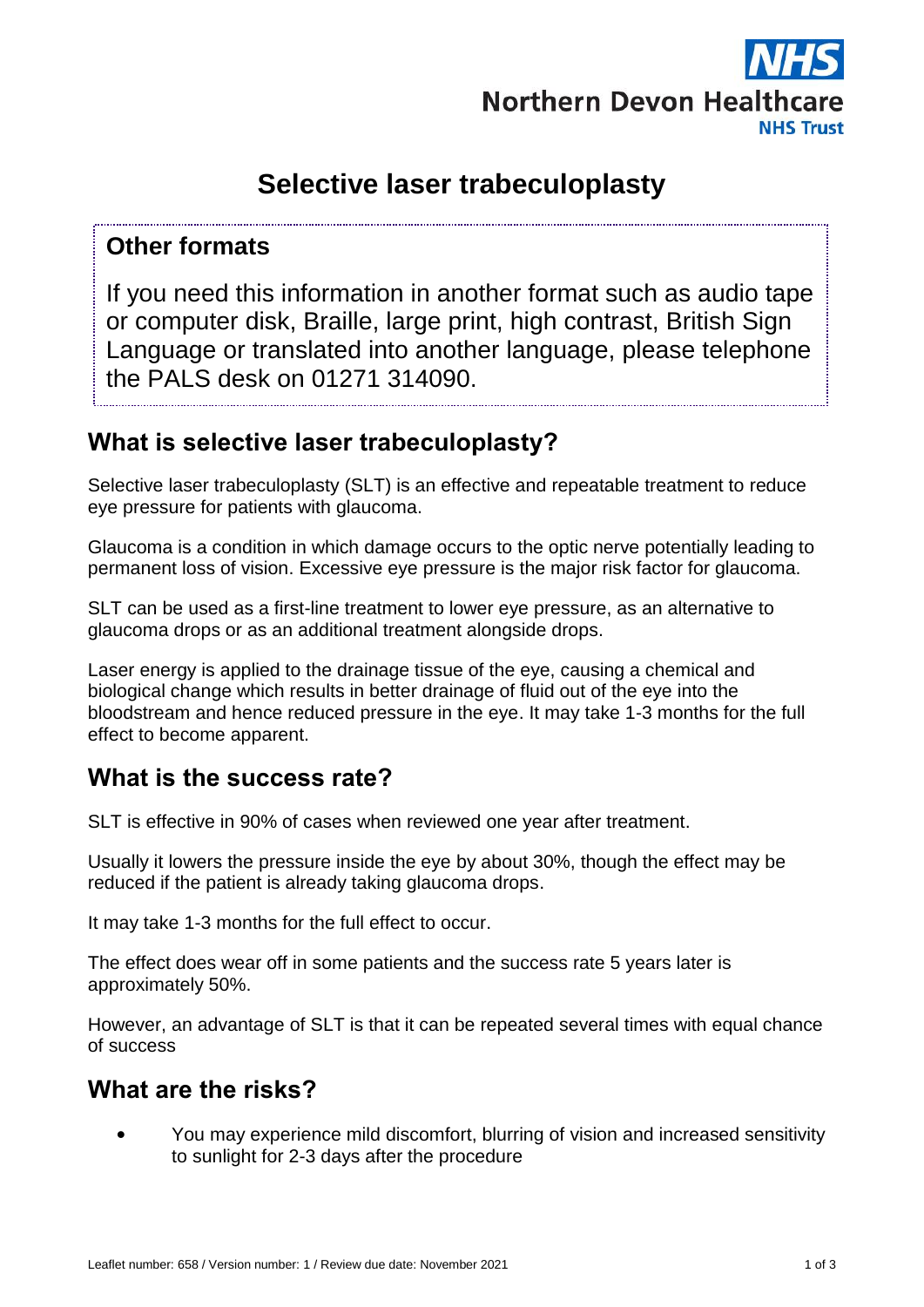- Very rare complications include:
	- o A large increase in eye pressure, which would require treatment with more eye drops or even surgery
	- o Reduced vision, caused by swelling of the retina (macula oedema)
	- o Permanent loss of vision

# **On the day of your treatment**

- Do not drive to the appointment
- Use all your usual eye drops
- Bring all your glasses with you

# **What will happen just before the laser treatment?**

- We will test your vision
- We will explain the procedure to you and you will have the opportunity to ask questions
- You will be asked to sign a consent form confirming that you wish to proceed
- You will be seated at the laser machine this is similar to the slit-lamp machine used to examine your eyes in the clinic
- Anaesthetic drops will be put into your eye

## **During the procedure**

- A contact lens is placed on the eye to focus the laser beam, and to keep the eyelids open
- You will be aware of a bright light and faint 'clicking' noises as the laser is taking place
- It should not be uncomfortable
- The contact lens will be removed on completion of the treatment
- Your vision may be blurred for a few minutes.

## **Immediately after the laser treatment**

- Your eye pressure will be checked about one hour later
- You will normally be asked to continue your normal glaucoma eye drops
- Your doctor will schedule a follow-up appointment, usually 1-2 months later